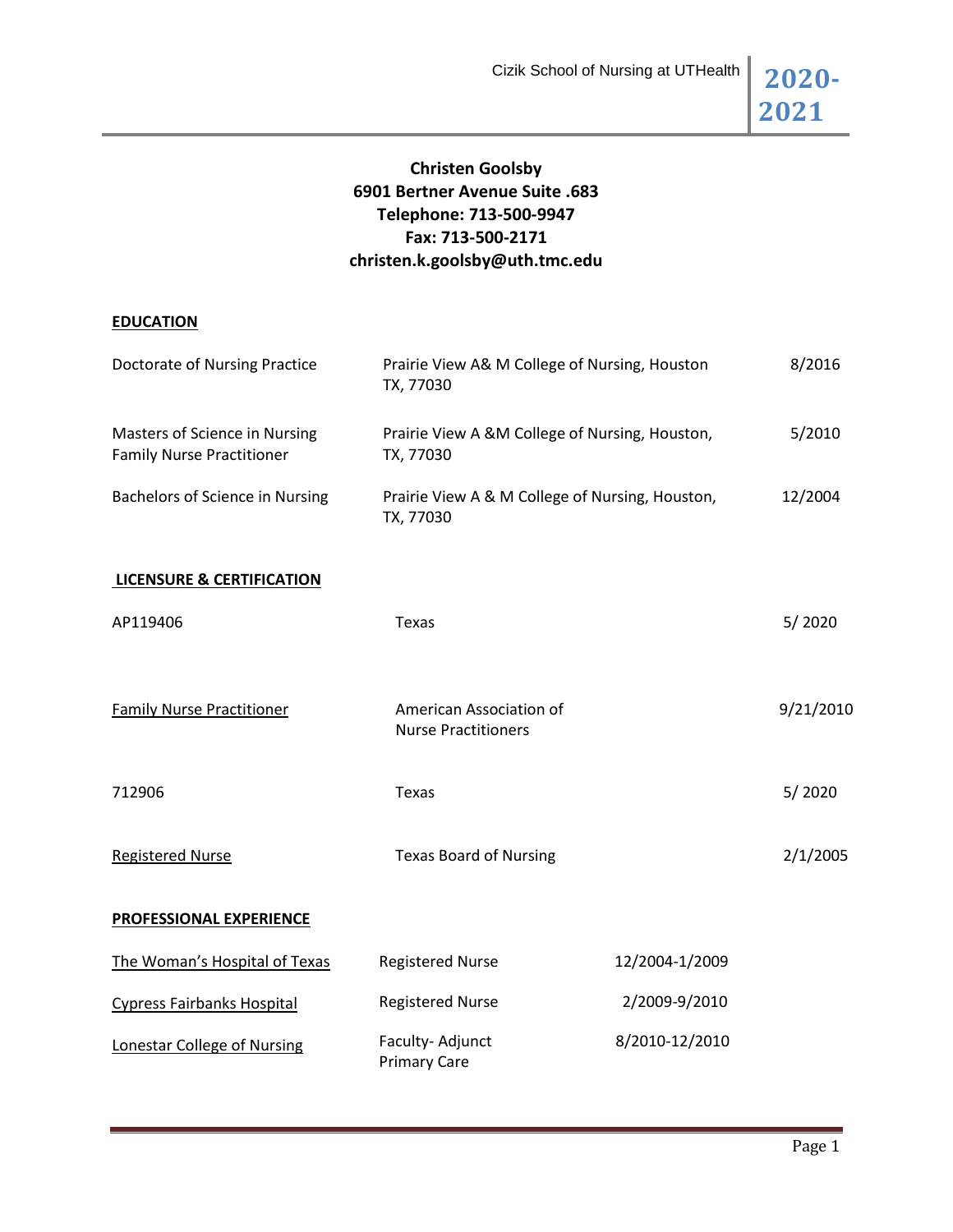

| <b>Christus Medical Group</b> | <b>Family Nurse Practitioner</b>       | 12/2010-5/2011 |
|-------------------------------|----------------------------------------|----------------|
| UT Health Science Center, SON | Faculty-Adjunct Reproductive<br>Health | 5/2011-5/2013  |
| <b>Planned Parenthood</b>     | Nurse Practitioner,<br>Women 's Health | 8/2011-4/2013  |
| <b>HCA Healthcare</b>         | Nurse Practitioner,<br>Women's Health  | 4/2013-3/2018  |
|                               | <b>APRN Manager</b>                    | 7/2015-3/2018  |
| Cizik School of Nursing       | Assistant Professor-Clinical           | 2/2019-current |

## **HONORS & AWARDS**

| Sigma Theta Tau International Honor | Member 5/2010 |
|-------------------------------------|---------------|
| Society                             |               |

## **PUBLICATIONS**

## **Peer Reviewed Publications**

Goolsby, C., Ecby, C., Johnson-Aubert, A., Richard, V., Robertson, Q. Obese Man With Severe Pain and Swollen Hand. *Clinician Reviews, 27*(4):20-22, 24-25. 2017, April.

## **Professional Memberships**

| $\bullet$                                               | American Association of Nurse Practitioners |        | Member-Current |  |
|---------------------------------------------------------|---------------------------------------------|--------|----------------|--|
| $\bullet$                                               | <b>Houston Area Nurse Practitioners</b>     |        | Member-Current |  |
| $\bullet$                                               | Sigma Theta Tau International Honor Society |        | Member-Current |  |
| <b>Institutional Service</b><br>Cizik School of Nursing | Master's Council                            | Member | 2/2019-current |  |

**Courses Taught**